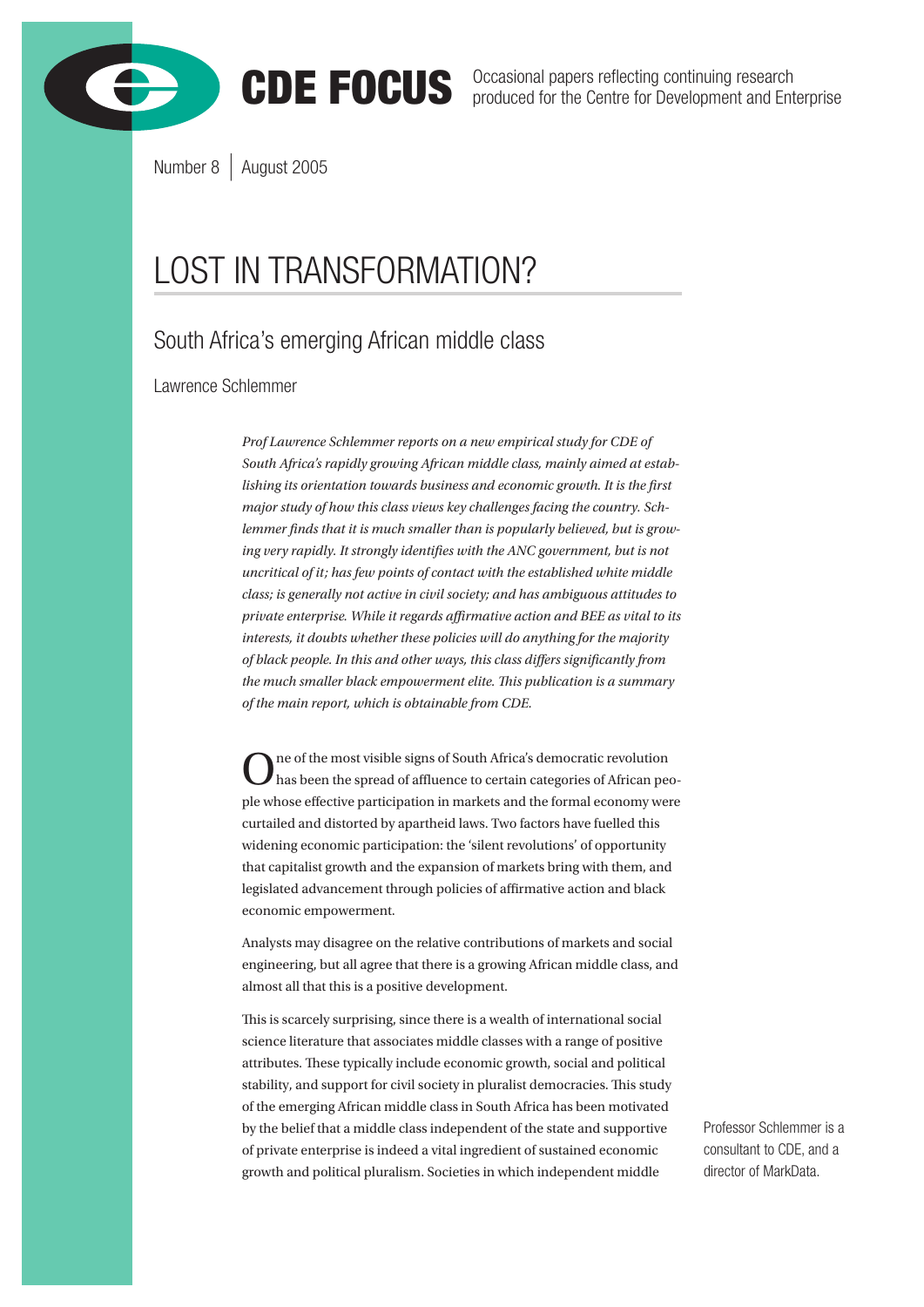classes are prominent tend to display high levels of innovation; emphasise choice, reward for effort, talent, and creativity; encourage risk-taking and respect for entrepreneurship; and display high levels of individual confidence.

Many hope that a growing African middle class will take South African society in these directions. However, this view is not unanimous. There is left-wing and Africanist hostility to middle class values and behaviour, stemming from associations with acquisitive individualism and inequality.

# The African middle class: size and shape

Whether the African middle class is treated as something to cultivate or curtail, there is no consensus on its size and shape. Most analysts have focused on the entire range of middle class categories, which includes low-paid white-collar workers such as clerks, supervisory and sales personnel, as well as all schoolteachers and nurses, including nursing assistants. This inclusiveness allowed the Human Science Research Council (HSRC) to calculate in 2004 that the African middle class comprises about 2,5 million people. Other academic studies based on survey evidence have arrived at estimates varying from 1,6 million to 3,6 million people.

However, this kind of inclusive definition, which regards non-manual, white-collar occupations as automatically middle class, is a rather blunt instrument. Sociologists worldwide have long recognised that if the idea of social class is to mean anything at all, complex subdivisions are needed. In South Africa there is pressure, for nation-building purposes, to be optimistic about the redistribution of wealth and opportunity, and to talk up the country's recent economic progress. This encourages the blurring of distinctions in order to include as many African people as possible in the middle class.

This study proceeds from the assumption that such definitions and estimates, whether accurate or not in their own terms, are too inclusive to be useful for identifying a class that has the social influence and self-confidence typically associated with middle classes elsewhere. Hence the exploding army of routine white-collar occupations, making up a 'lower' middle class, has been excluded. The African middle class discussed in this analysis and defined hereafter as the 'core' middle class is therefore much smaller than the generous demarcation typically used by the media and some previous academic studies.

However, the relatively great prominence of public sector employment in South Africa makes it impossible to circumscribe an African middle class that is substantially independent of the state, this being a feature of older and well-established middle classes in developed countries. This analysis, while aimed at occupational, income, and living standard levels equivalent to those of the established white middle class, cannot avoid the inclusion in this class of many people who are directly involved with the state.

This dependence notwithstanding, it may be assumed that the core middle class has at least a significant measure of the self-confidence, material security, and social influence associated with middle classes the world over.

### Applying the definition

Although class categories have become increasingly complex and blurred in the postmodern information age, sociologists have typically subdivided classes along the following lines:

In South Africa there is pressure, for nation-building purposes, to be optimistic about the redistribution of wealth and opportunity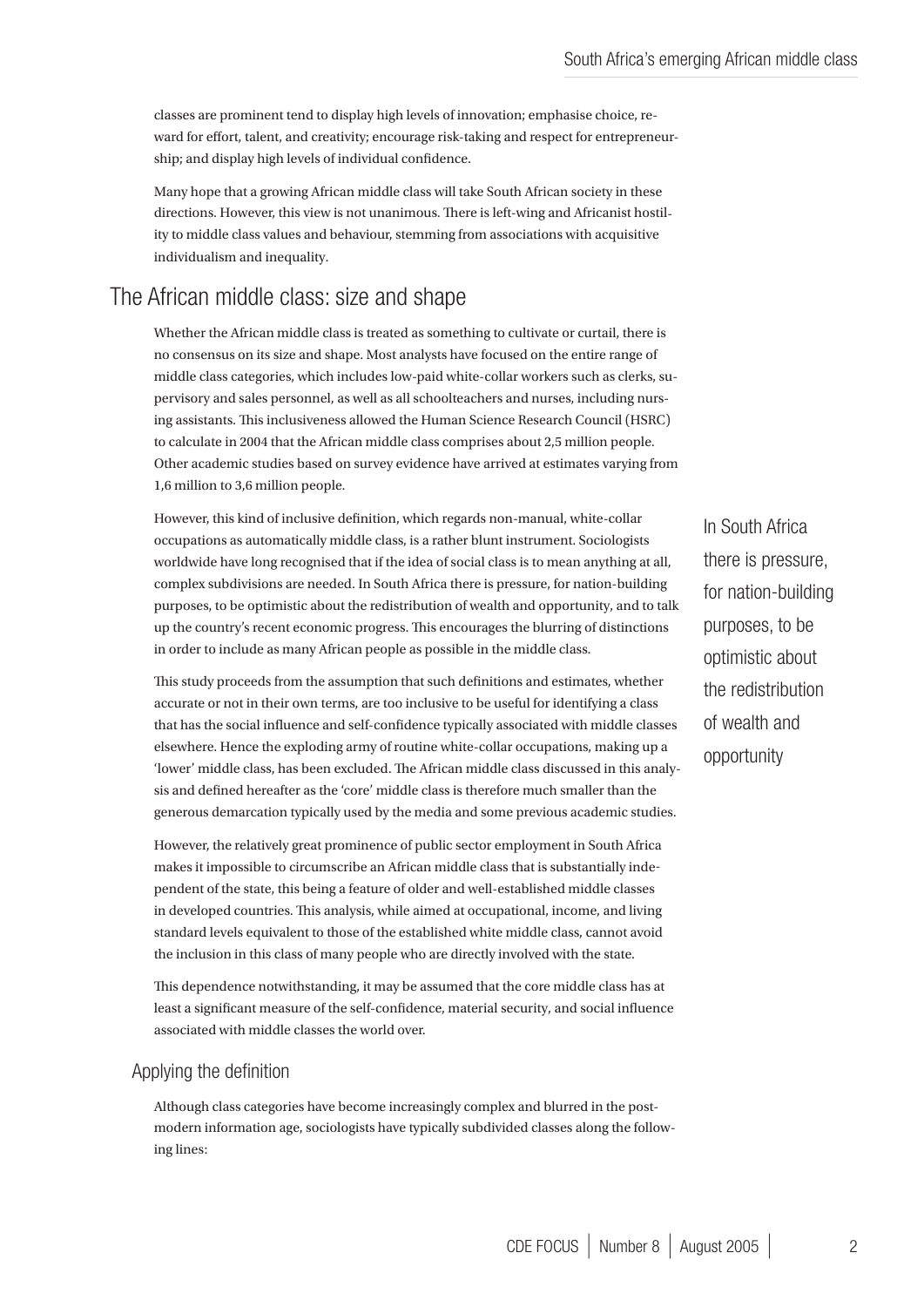- **The upper class**: major owners of capital; the most exclusive elites, often those with 1. substantial inherited wealth; a top order of highly esteemed politicians; and the heads of important or respected institutions.
- **The upper middle class**: senior executives of large businesses; highly ranked profession-2. als (judges, bishops, surgeons, and others who tend to earn very high fees rather than salaries); and very senior administrators in the public and semi-public sectors.
- **The 'middle-middle' class**: most middle-level executives; owners of medium-sized busi-3. nesses or small businesses that are capital-, technology-, or knowledge-intensive; most salaried professionals; and the middle-management levels of the public and semi-public sectors.
- **The lower middle class**: small business people; clerical and sales workers at responsible 4. levels; modestly paid salaried professionals such as school teachers and nurses; technicians and skilled non-manual service personnel.
- **The working class**: manual employees at both skilled and semi-skilled levels. 5.
- **The lower working class**: elementary and other very low-skilled workers. 6.
- **The underclass**: the chronically unemployed, and those involved in ad hoc or informal 7. sector survival activities.

This study enumerates and analyses an African middle class consisting of people who fall into categories 2–3, referred to hereafter as the core African middle class.

One potential source of data, the South African Census, does not lend itself to being subdivided in this way, and can only give an approximate aggregate of categories one to four. What the 2001 census tells us is that slightly less than a third (32,4 per cent) of working Africans in 2001 were broadly lower middle class and above; figures for other population groups were 38 per cent for coloured people, nearly 70 per cent for Indians, and 76 per cent for whites. In terms of occupational status gains, Indians have made the most rapid progress since 1996 (up from 53,6 per cent), followed by Africans (up from 25,7 per cent) and coloured people (up from 31,7 per cent). Whites have made the smallest gains, but the occupational levels of whites are so high in relative terms that further gains have necessarily become limited.

To compensate for the imprecision of the census, this study used the results of the very large (25 000 in number) All Media Products Survey (AMPS) of the South African Advertising Research Foundation (SAARF). Because the AMPS surveys are conducted twice a year, and are used to estimate important aspects of media exposure and consumer behaviour, they have established considerable credibility. The main AMPS survey used is the one released in late 2003.

Three measures were explored as a basis of delineating the core African middle class as described earlier. These were: educational level; an occupational measure; and a combined index of income and standard of living, the latter specifically aimed at distinguishing the middle middle and upper middle classes from the lower middle class. The evidence suggests that the Living Standards Measure (LSM)<sup>1</sup> employed in the AMPS surveys plus an income filter is the best way of doing so. Thus defined and measured, the core African middle class in South Africa today has the following size and shape:

### Small, but growing rapidly

In terms of living standards and income combined, the reducing but still existing racial inequalities in South Africa are very clearly exposed; table 1 sets out the racial composition of the total middle middle and upper middle class in late 2003.

Three measures were explored as a basis of delineating the core African middle class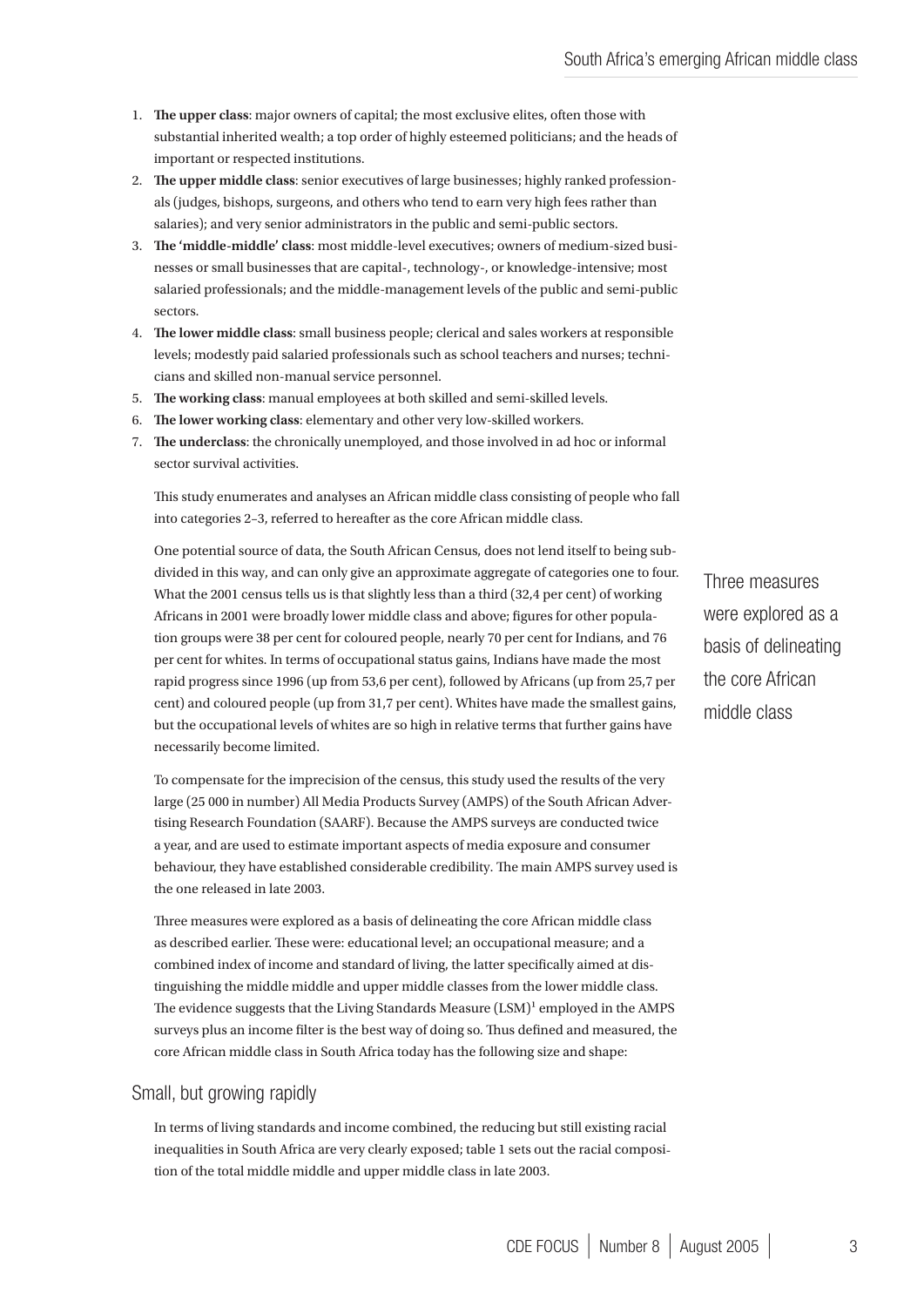| Table 1: The racial composition of the South African middle middle and upper middle<br>classes. late 2003 |  |  |  |  |
|-----------------------------------------------------------------------------------------------------------|--|--|--|--|
|                                                                                                           |  |  |  |  |

|              | Estimated numbers, 16 years or older | Percentage shares |
|--------------|--------------------------------------|-------------------|
| Africans     | 135 107                              | 8,6               |
| Coloureds    | 87 895                               | 5,6               |
| Indians      | 74 495                               | 4,8               |
| Whites       | 1 269 633                            | 81,0              |
| <b>TOTAL</b> | 1 567 130                            | 100,0             |

*Source: AMPS 2003b, based on LSM 9 and 10, with a household income filter of R12 000 a month or higher.*

The table shows that despite rapid recent improvements in occupational status, in late 2003 the core African middle class was still tiny compared to the established white middle class. This was also true of the Indian and coloured middle classes.

So, while some previous studies have estimated the size of the African middle class as 3,3 per cent of all African adults in 1994, rising to 7,8 per cent in 2000, this study estimates the core African middle class at less than 1 per cent of the entire African adult population of about 22,4 million in 2003.

 But how quickly is it growing? Data extracted from the 1993 AMPS survey, weighted to allow a comparison with 2003, yielded the comparison over time presented in table 2.

### Table 2: Comparison of the numbers and proportions of Africans in the LSM-8 category (original weights) in 1993 and 2003

|                                                              | 1993       | 2003       |
|--------------------------------------------------------------|------------|------------|
| Estimated African adult population, 16+                      | 17 270 000 | 22 324 000 |
| Estimated numbers in LSM-8, 1993 weights                     | 19 000     | 129 000    |
| Proportion of all African adults in LSM-8                    | 0.11%      | 0.58%      |
| Annual rate of growth of African LSM-8 population, 1993–2003 |            | 21.1%      |
| Annual rate of growth of entire African adult population     |            | 2.6%       |

*Note: Until 2001, LSM-8 was the highest LSM category; in that year the categories were reordered and extended to 10. Source: AMPS surveys, 1993 and 2003.*

It shows that the number of Africans in the top LSM category has grown by a phenomenal 21 per cent a year over the decade to 2003, more than eight times faster than the adult population as a whole. If this rate of growth were to continue (an unlikely prospect, as argued below), and if it is applied to the estimated 135 000 Africans in the core middle class in 2003, by 2013 there will be 916 000 Africans in the core middle class and higher. This would be more than 70 per cent of the current numbers of middle-class whites, and substantially more than either white English-speakers or Afrikaans-speakers in the middle class today.

The most recent growth is even more rapid – indeed, explosive. According to the latest available AMPS survey (2004b), the estimated 135 000 Africans in LSM 9 and 10 with the income filter in 2003 has grown to roughly 185 000 in the 12 months to late 2004, amounting to a growth rate of 37 per cent over the year. This growth rate, or even that achieved between 1993 and 2003, cannot possibly be sustained, however, due to skills and eduthe number of Africans in the top LSM category has grown by a phenomenal 21 per cent a year over the decade to 2003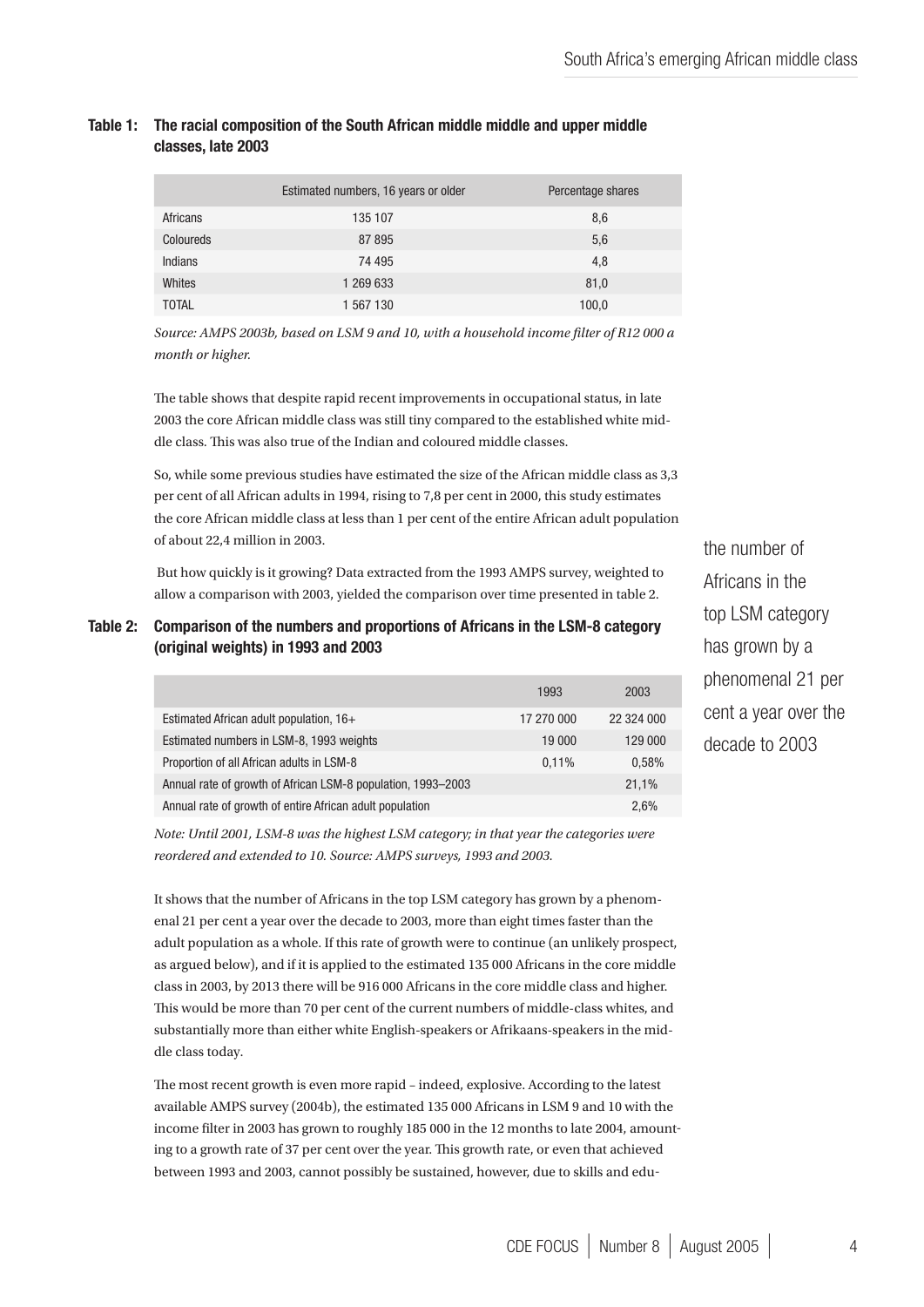cational constraints as well as the fact that the transformation of the public and private sectors will slow down as targets are achieved.

The future rate of growth of the African middle class is impossible to estimate without exhaustive research into educational output and the absorptive capacity of the higher end of the labour market. Suffice it to say, however, that even if growth slows down to a more sustainable rate of about 10 per cent to 12 per cent a year, in a decade the core African middle class will have a demographic 'presence' almost equal to that of the current English-speaking white core middle class, which is unlikely to grow very rapidly from now on. If the economy grows more rapidly, this 'presence' will emerge sooner. Therefore, within ten years the South African middle class will change significantly.

However, as we have seen, the core African middle class is still very small – 9 per cent of the South African core middle class in late 2003, and rising very rapidly but to a still rather small proportion of around 11 per cent in late 2004. This reality – and the sense of vulnerability and relative deprivation that it doubtlessly engenders – probably underlies the current pressures for the rapid racial transformation of the workforce, and black economic empowerment. Even at the present rate of growth, this pressure – applied through political and moral leverage – is unlikely to abate until well into the next decade.

# A new survey: attitudes and expectations

For this project, a two-part survey was undertaken of the attitudes and orientations of the core African middle class – that is, the middle middle and upper middle classes as defined in table 1. The first part consisted of a set of questions added to the MarkData Omnibus, a nationwide, all-race, stratified probability survey. The size of this sample was 2 268 households, with one adult respondent selected randomly within each household. The added questions were aimed assessing how the core African middle class was positioned relative to the broader African middle class, and the African population in general.

The second part of the survey consisted of longer and more intensive interviews with a dedicated sample of 200 individuals, drawn by the author from an operational demarcation of the 'core middle class' incorporating the types of occupations normally regarded as upper middle class as well as middle class. The sample included many opinion leaders, and can therefore also be regarded as an African 'middle class opinion leader' group (see box, 'The interview sample', page 6). These interviews were also conduced by MarkData field workers.

This part of the study was largely aimed at establishing the orientation of the core African middle class towards economic growth in general, and private enterprise in particular. It also focused on aspects of the social dynamics of African middle class life relevant to governance and a competitive economy. It is the first major study of the new, closely defined, African middle class, and the first to analyse how it is positioned relative to the socioeconomic challenges facing the country.

#### Key findings

Key points that emerged from the survey and the interviews included:

- The core African middle class is a very small class, many of whose members have benefited from rapid upward mobility. Most have made very substantial occupational leaps within a short period.
- It is growing fast, but has not yet become consolidated and secure in terms of assets,

The core African middle class is a very small class, many of whose members have benefited from rapid upward mobility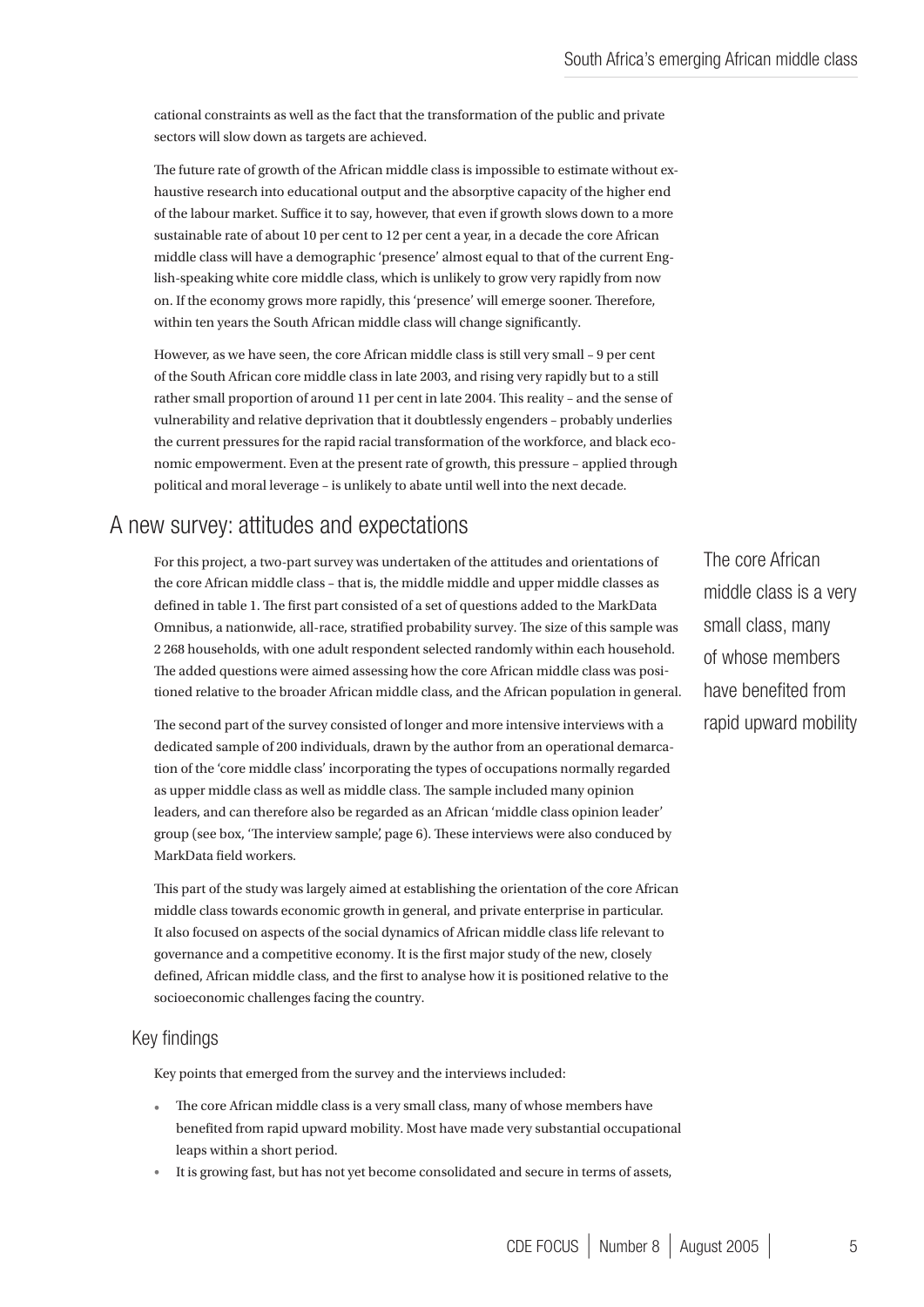# The interview sample

For the purposes of this study, the core middle class was defined as follows:

- People with 'high' professional occupations, including secondary school principals, academics, and scientists (27 respondents) •
- Senior executives of large companies and semi-state organisations (21 respondents) •
- Owners of small and medium-sized formal businesses (18 respondents) •
- Senior officials in the central, provincial, and local administrations (35 respondents) •
- Elected public representatives at the central, provincial, and local levels (30 respondents) •
- Senior trade union leaders (17 respondents) •
- Senior journalists (11 respondents) •
- Priests, ministers of religion, and pastors (10 respondents) •
- Senior personnel of welfare agencies and NGOs (8 respondents) •
- Civic leaders and leaders of residents' and ratepayers' organisations as well as school governing bodies (23 respondents ) •

The general profile of the interviewees was as follows

| $\bullet$ | Women:                                                                     | 33%                 | Most re |
|-----------|----------------------------------------------------------------------------|---------------------|---------|
| $\bullet$ | Men:                                                                       | 67%                 |         |
| $\bullet$ | Median net household income a month                                        | R <sub>11</sub> 460 | acknov  |
| $\bullet$ | Median net personal income a month                                         | R 8 330             | the imp |
| $\bullet$ | Proportion with tertiary education:                                        | 81%                 |         |
| $\bullet$ | Proportion with grade 12 or higher:                                        | 93%                 | of busi |
| $\bullet$ | Access to a computer:                                                      | 83%                 | econor  |
| $\bullet$ | Live in formerly white suburbs:                                            | 52%                 |         |
| $\bullet$ | Live in townships but mainly in middle class zones or in improved housing: | 48%                 | but ma  |
|           |                                                                            |                     |         |

In terms of education, the sample is at least on par with the white middle class. In terms of income, it is slightly above the average for all whites, and represents a mixture of middle middle class (about 67 per cent) and upper middle class (about 33 per cent) people. The average income levels of the middle class sample were the same as the all-race averages in LSM categories 9 and 10 in the AMPS surveys. However, the sample would not have anywhere near the accumulated assets of the white middle class.

status, and self-image. Its members are very influential and are much wealthier than the national average, but they do not necessarily see themselves in these terms.

- The attitudes of respondents to business and private enterprise differed significantly, and were sometimes contradictory. Most respondents acknowledged the importance of business for economic growth, but many also supported the notion of a paternalistic and interventionist state. The policy of privatising state and semi-state institutions was overwhelmingly rejected. •
- Respondents did not designate affirmative action and other race-based transformation policies as 'factors making for personal success and advancement' in an open-ended question. However, when such alternatives were specifically offered later in the questionnaire, they were chosen by 38 per cent. Forty per cent of respondents believed that stronger government policies for African advancement were needed. •
- While many respondents strongly identified with the ruling party, and would not consider supporting any other political party, they were also often dissatisfied with the outcomes of government policies. •

espondents wledged nortance ness for nic growth, any also supported the notion of a paternalistic and interventionist state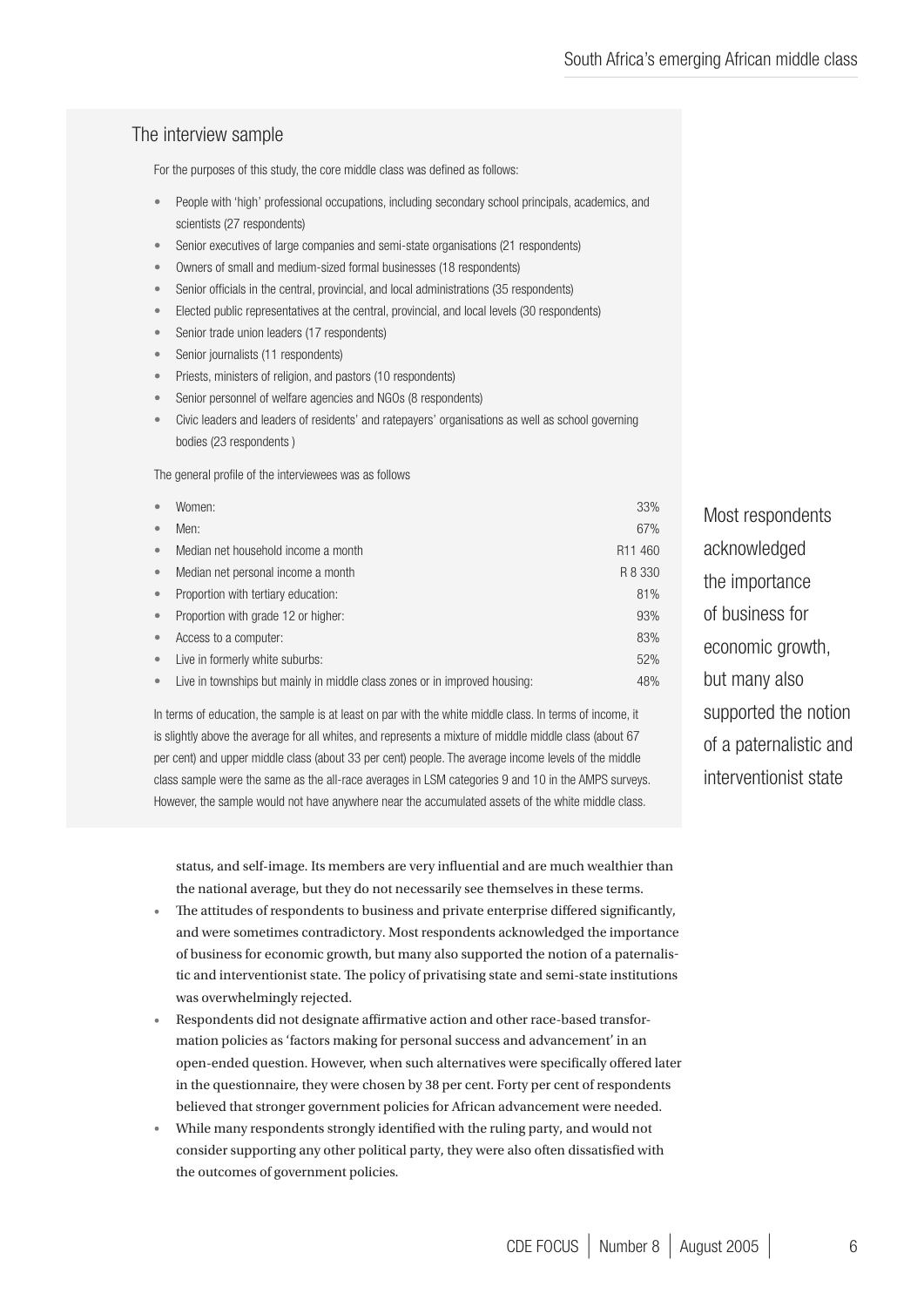In addition, the research pointed to the following features and trends:

#### Status and self-image •

Almost as many respondents described themselves as working class (31 per cent) than as middle class (34 per cent) – and 5 per cent of them chose the category 'the poor'. This downward self-reflection of status is consistent with a society that espouses egalitarian and anti-elitist values (similar results have been recorded in surveys in the United States). It is also consistent with members of a class who, despite enjoying high salaries, have not acquired the material security of accumulated assets.

#### Rapid social mobility •

Only 41 per cent of previous positions held by respondents and 35 per cent of next-to-last positions were at comparable levels of responsibility to present ones. Twenty per cent of respondents had no previous jobs, having been political activists, unemployed, or students.

#### Values •

The interviews confirmed South Africa's status as a society in which religious values are seen as very important. As many as six out of ten of respondents could be described as very religious, not only in terms of belief but also of frequency of religious observance. They tended to explain the importance of religion to them in terms of personal self-development rather than in transcendental terms. In a choice of statements on the meaning of religion, more than half chose the statements 'confidence in own ability' and 'self-discipline and hard work'. Religious convictions, however, do not lead to 'conventional' (in western terms) moral views.

More than fifty per cent of the sample believed that having children out of wedlock was 'normal' and 'natural'. This was despite the fact that African communities are experiencing a number of deviations from normally parented families which seem to have highly detrimental effects, including teenage pregnancies; single-parent households, mainly females who shoulder the responsibility of bringing up children and trying to find work in a very difficult job market for women; husbands who are absent or perambulatory on a semi-permanent basis; and judging by the 2001 census, unusually high mortality rates among working age men and fathers.

Despite this, support for conventional notions of the importance of the two-parent family in the African middle class is only lukewarm.

#### **Money** •

One of the hopes vested in an expanding middle class is usually that it will tend to save relatively more money than others by exercising thrift and deferring gratification. Results from questions about savings and debt levels may be summarised as follows:

Most respondents at all income levels were living within their means, and savings levels were relatively high; however, some respondents were deeply in debt.

Members of the core African middle class were saving more than whites with similar incomes. The range of savings and investments in this group was more diversified and 'sophisticated' than those of whites in the broader MarkData survey. By contrast, rates of longer-term savings and insurance policy ownership in the bigger African lower middle class were far weaker than either those among whites or the African core middle class.

Most respondents at all income levels were living within their means, and savings levels were relatively high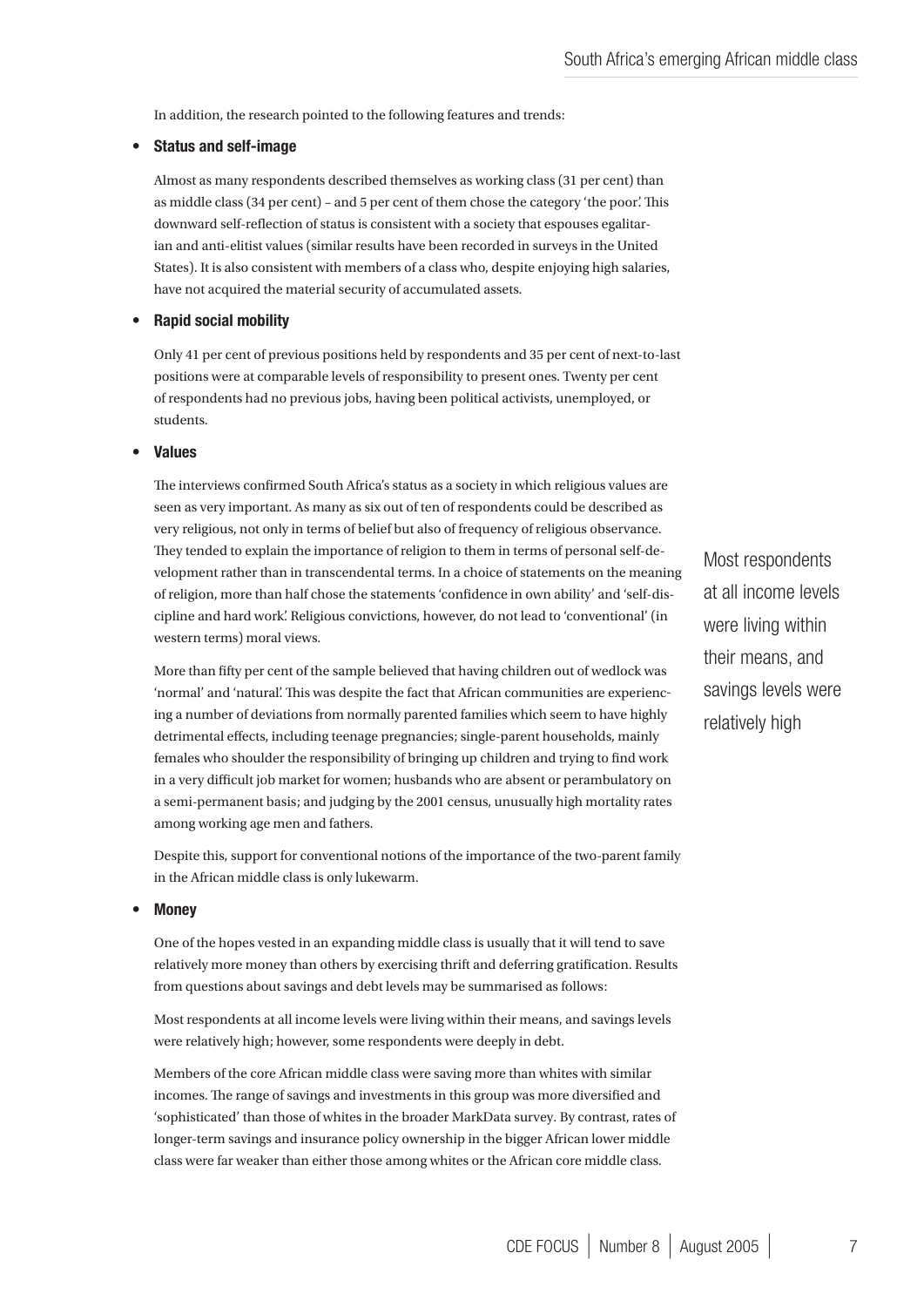These patterns are remarkable for a new middle class, and reveal sharp differences between the core African middle class and the African lower middle class, largely consisting of white-collar functionaries performing routine tasks.

# Attitudes to business and development

A key intention of the study was to investigate the orientation of the African middle class to challenges of economic growth and development, and particularly the role of business and the market in achieving growth. Thus respondents were asked whether they agreed or disagreed with a number of statements about private business. The results are presented in table 3.

### Table 3: View on the role of private business

| <b>Statements</b>                                                                          | Agree (%) | Disagree (%) |
|--------------------------------------------------------------------------------------------|-----------|--------------|
| Successful private business contributes to prosperity for all South Africans               | 50        | 41           |
| There is still a great deal of discrimination against Africans in business                 | 91        | 4            |
| Private business offers the government lessons in how to be efficient                      | 36        | 32           |
| Private business mainly helps its owners and managers and does little for anyone else      | 59        | 28           |
| Private business causes poverty by exploiting Africans                                     | 53        | 32           |
| Private business has too much freedom, and should be more tightly controlled by government | 41        | 43           |
| Private businesses will only help the majority of people when they are African-owned       | 24        | 62           |

*Note: uncertain responses were omitted.*

Private business does not come out of this very well. Although more than half of respondents agreed that it contributed to general prosperity, a huge majority thought that it discriminated against Africans; only slightly more than a third though it was a model of efficiency; more than half thought it did very little for anyone other than its owners and managers; and more than half thought it caused poverty and exploited Africans, labour laws notwithstanding. Given this, it is hardly surprising that almost half thought the government should control business more closely.

Significantly, however, few respondents thought that African empowerment would help the majority of people. This is one indication among others that the views of the core African middle class differ significantly from those of the black empowerment elite, whose members often claim that their glittering success will somehow rub off on the African masses. In fact, tensions between the African core middle class and the BEE super-elite could easily emerge.

Table 4 records the way in which respondents ranked four factors contributing to national success, and compares this with the rankings provided by all Africans, and Africans and others with tertiary education.

The major contrast is between a self-reliant citizenry and those who place their hopes for development in a controlling and caring 'nanny state'. The African middle class responses are virtually identical to those of Africans with tertiary education. Whites are far more likely than everyone else to support self-reliance. Surprisingly, even more Indians than Africans opt for an interventionist state. Most surprising is how few people in any group see market competition and the profit motive as a vital factor in development, and the differences between groups are scarcely meaningful.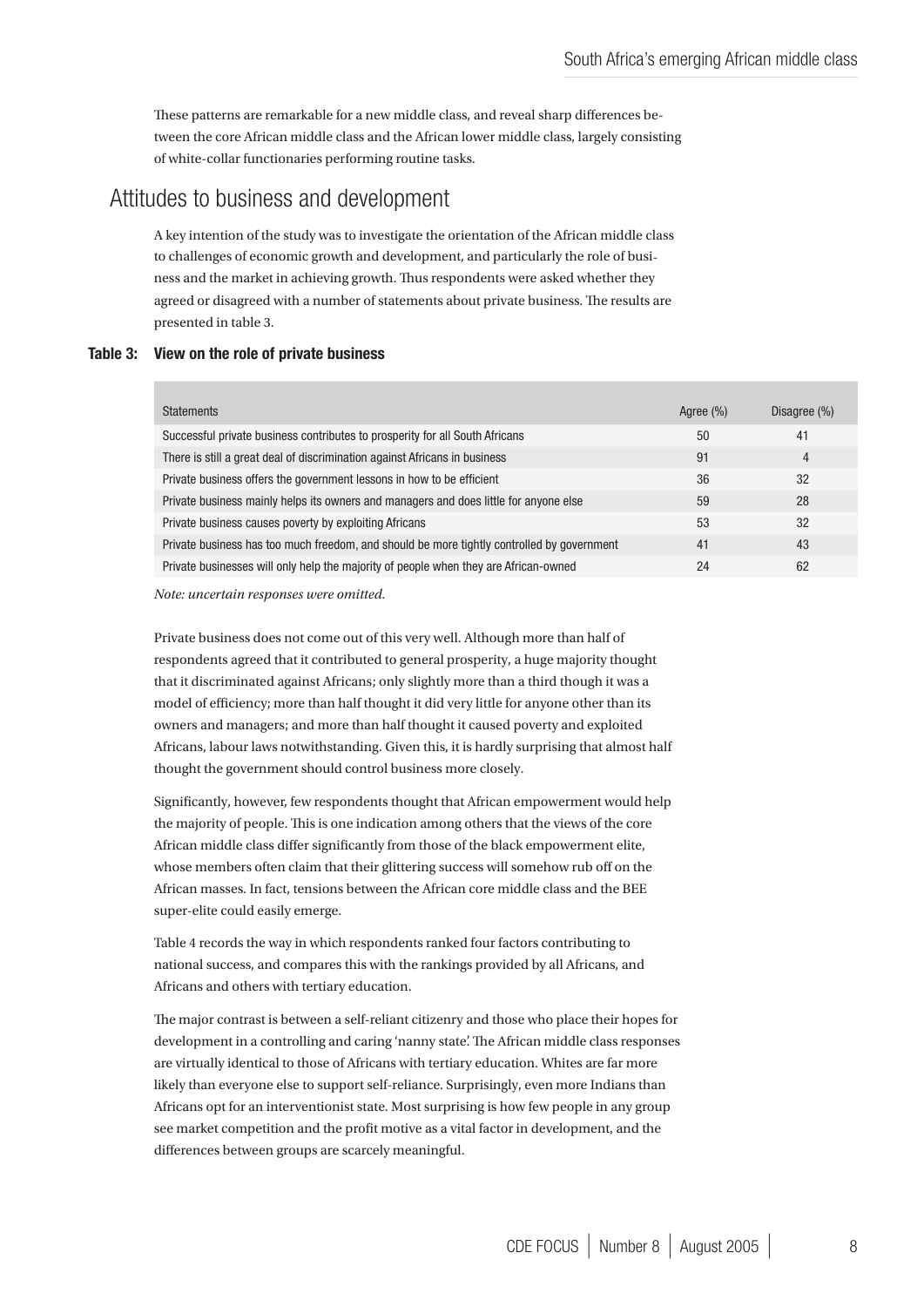#### Table 4: Factors that help a country to become prosperous and successful (%)

|   | <b>Factors</b>                                                                     | African core<br>middle class | All<br><b>Africans</b> | <b>Africans</b><br>Tertiary | Coloured<br>Tertiary | Indian<br><b>Tertiary</b> | White<br>Tertiary |
|---|------------------------------------------------------------------------------------|------------------------------|------------------------|-----------------------------|----------------------|---------------------------|-------------------|
|   | Skilled, educated, and self-reliant citizens                                       | 46                           | 36                     | 47                          | 54                   | 35                        | 67                |
| 2 | Government that cares for poor and quides<br>economy                               | 35                           | 43                     | 37                          | 33                   | 48                        | 11                |
| 3 | A population with a strong sense of unity                                          | 8                            | 5                      | 3                           | 13                   | 5                         | 14                |
| 4 | Trade unions and civic organisations that unite<br>people and protect their rights | 5                            | 9                      | 5                           |                      | 5                         | 4                 |
| 5 | Businesses that compete and work hard to make<br>profits                           | 4                            | 6                      | 8                           |                      |                           | 5                 |

Table 5 reflects respondents' views on which types of economies South Africa should emulate.

### Table 5: Examples of development that South Africa should follow

| <b>Model countries</b>                                | Support (%) |
|-------------------------------------------------------|-------------|
| Rich countries - US, UK and Western Europe            | 57          |
| 'Non-aligned' countries such as Cuba, China and Libya | 25          |
| Countries in Africa                                   |             |
| East Asia                                             | 2           |
| A mix                                                 | 2           |
| None: should go its own route                         | 6           |

Western market economies won hands down, despite the fact that the respondents spurned the role of the profit motive in development. Patterns within the sample were reasonably predictable, with people in large private or parastatal companies and SMMEs favouring the rich countries, and politicians, civil servants, and members of communitybased organisations balancing their choices between the capitalist and non-aligned models. Perhaps surprisingly, about one third of the middle class respondents favoured non-western options. The responses show that the once dominant support for socialism among African intellectuals has been greatly weakened, but survives in a fairly formless sympathy for non-western alternatives.

### Race and transformation

In open-ended questions, few respondents designated affirmative action and other racebased transformation policies as 'factors making for personal success and advancement', perhaps because many need to believe that their successes are based on merit. However, when questions about advancement and success offered such options, 38 per cent of respondents chose them. Forty per cent of the respondents believed that stronger government policies for African advancement were needed. Thirty five per cent agreed with the statement that 'South Africa is a country for Africans: whites should take second place', and 8 per cent 'strongly' agreed. Of the 65 per cent who disagreed, 34 per cent did so 'strongly', and 31 per cent 'to some extent'. In other words, their responses on the issue of socially engineered transformation were rather ambivalent.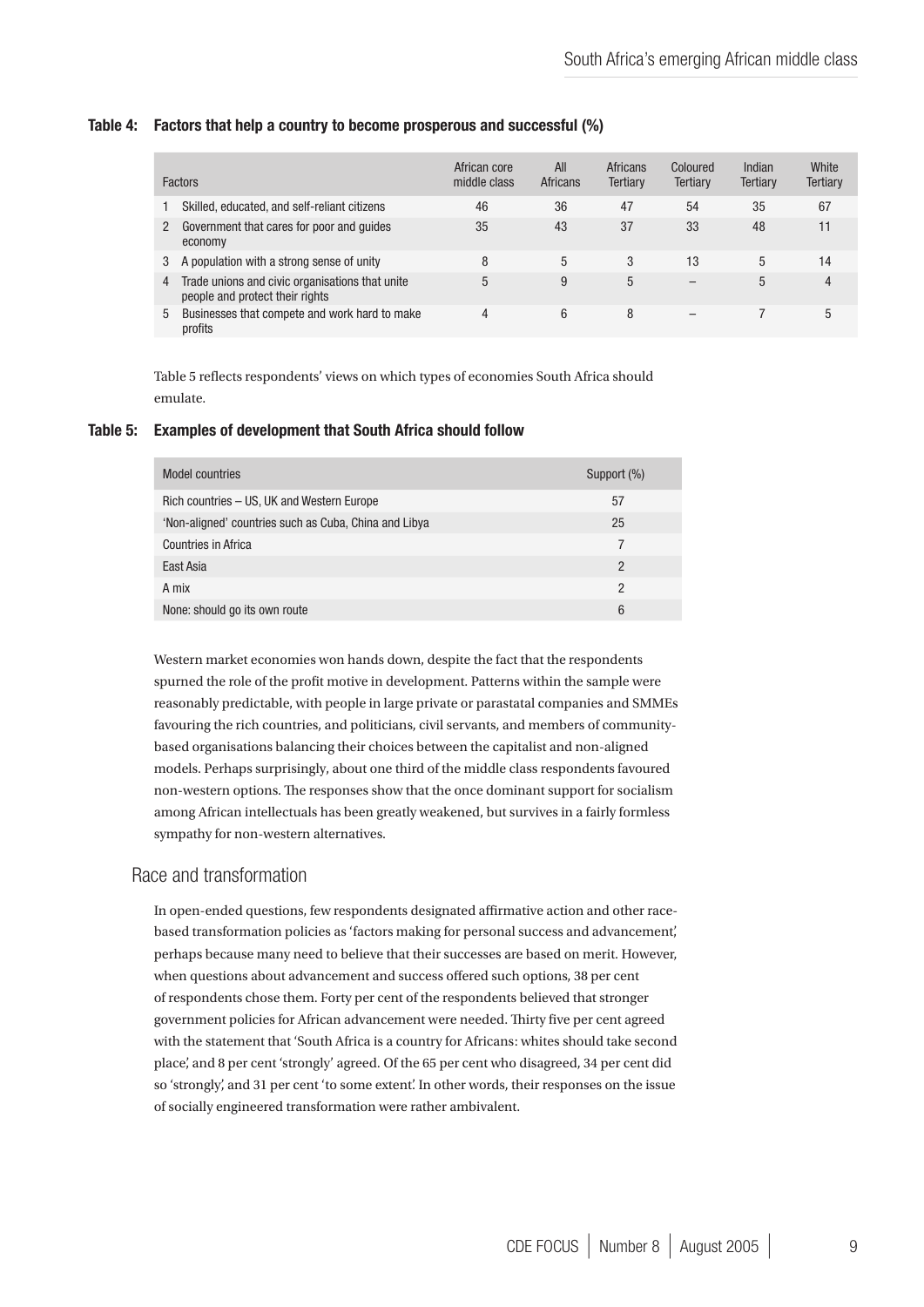### **Politics**

Sixty four per cent of the interviewees (as against 68 per cent of all African respondents in the broader survey) indicated that they would vote for the ANC in the next general election. Alternatives veered leftwards (notably in 'second choice' responses) towards the SACP (3 per cent first choice, and 10 per cent second). Twenty three per cent indicated that they might vote for another party. Forty-nine per cent said they were 'satisfied' with government policy, and 11 per cent were 'very satisfied'. Twenty-four per cent were 'dissatisfied', and 15 per cent 'very dissatisfied'.

Because the core middle class sample included opinion leaders, more exact comparisons of the political sentiments of various classes can be derived from the national MarkData Omnibus results. Fifty-six per cent of all Africans surveyed said they 'strongly admired' the ANC, falling to 47 per cent among respondents with tertiary education. However, among Africans in LSM category 10, a close approximation of the core middle class, strong admiration for the ANC rose to 64 per cent. Whether it would care to acknowledge this or not, it seems as if the race-based transformation policies of the ANC have created an exceptionally strong bond between it nad the African core middle class.

# Thematic findings

Responses to the survey and interviews were submitted to a factor analysis. Treated in this way, the results supported the following propositions:

The new African middle class does not have a clear identity, or a high level of internal coherence. •

The core African middle class is certainly distinguishable from wider categories of better-educated and white-collar people, but is still not a coherent and consolidated social formation. Indeed, the very label 'middle' can attach a misleading unity to today's varied and complex occupational and status structures. While more than 50 per cent of respondents defined themselves as falling within the lower to upper middle classes, a substantial number seemed to identify with workers and the poor, and a small minority perceived itself as an 'elite'. The core African middle class is consequently not a self-conscious class with a coherent ideology. It can simultaneously be to the right of the 'ruling' class, and to the left of workers.

#### The African middle class has very recent origins, and is on a learning curve. •

The African middle class is clearly largely the product of very rapid and recent occupational mobility. Although it will grow more slowly from now on, due to skills constraints in the feeder occupations and the rationalisation in the public service, it will probably remain the fastest growing segment of the occupational market for some time to come. This growth will delay the emergence of a coherent self-definition, and will also keep this class on a steep learning curve in terms of responses to its situation. Under these circumstances, one cannot expect it to exercise a uniform influence on the economy.

Some class affinities are emerging that support a business-driven development path, but they coexist with widespread scepticism about business, and a belief in strong government. •

The survey and interviews both indicate that members of the African middle class as a whole and the core middle class in particular are both more private sector and mar-

The core African middle class is not a self-conscious class with a coherent ideology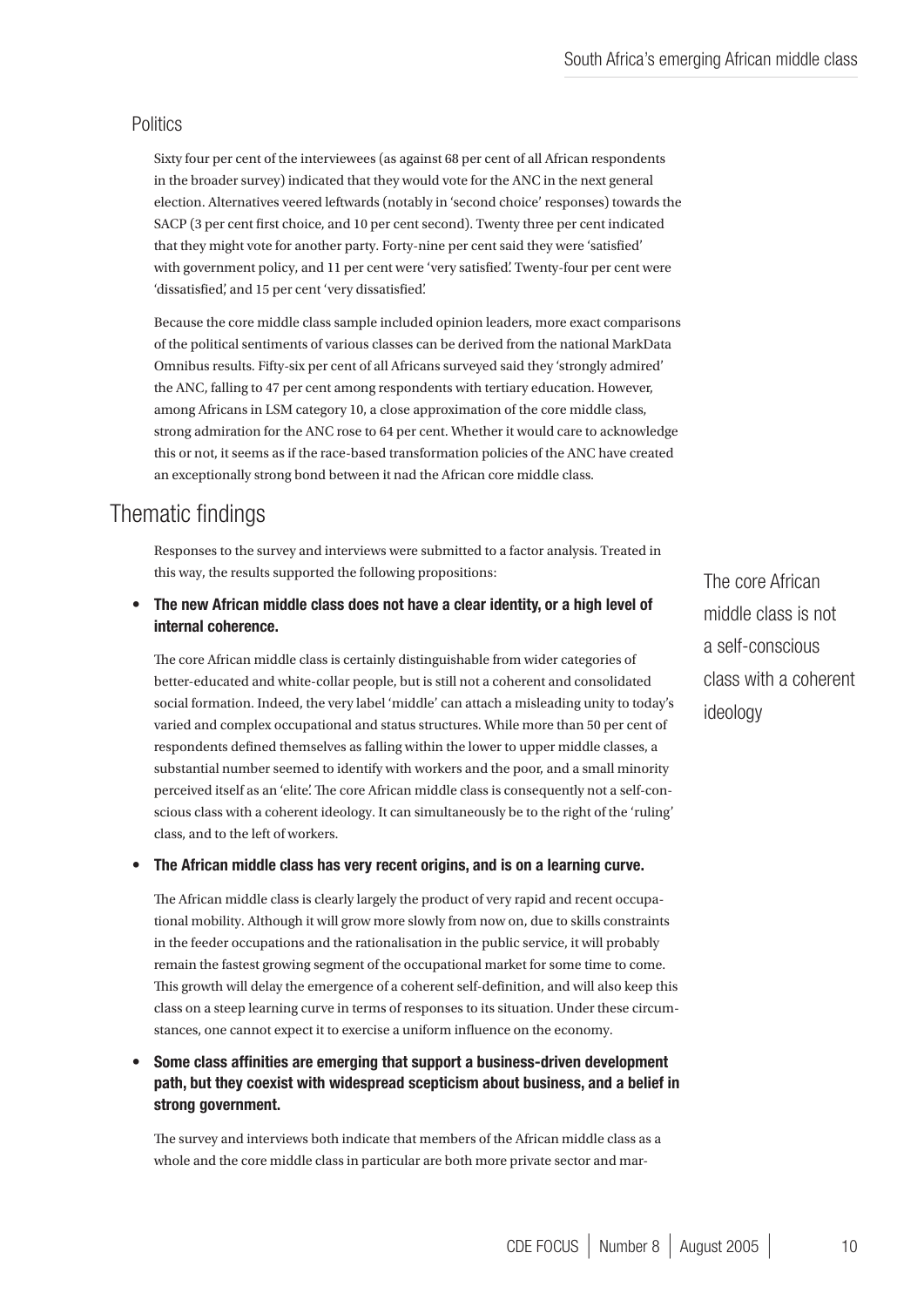ket-oriented than the African population at large. This, however, is not a consistent and coherent orientation. It can be described as a quadruple ideology, blending support for entrepreneurship and business-driven development with a rejection of privatisation, support for government intervention and redistribution, and even support for a nationalist development mission.

The African middle class is not yet revealing any marked convergence with the economically powerful white middle class, and its social networks contain few linkages with the white middle class •

While there is considerable support for business-driven development, many members of the African middle class regard the position and privileges of the white middle class as illegitimate. White wealth is rejected as predominantly the product of a racist past, and is perceived in terms of white greed. Only about 8 per cent of the interviewees named English- or Afrikaans-speakers among their two closest personal friends, and many of these people were not white. The informal social divide between the white and African middle class appears to be unaffected by the huge social transformation that has taken place in South Africa. Because of differences in the recreational interests, lifestyles, and tastes of African and white middle class families, everyday social interaction outside the workplace is taking a long time to emerge.

#### The area of least convergence between the African and white middle classes is that of party politics. •

Although the interviews revealed deep and abiding problems with many aspects of the ANC government's performance and policies (deviating strongly to both the left and the right of government), the ANC government provides them with economic leverage. Therefore, this class retains a powerful sense of solidarity with the ruling party, and former liberation movement. Misgivings about the ANC's performance were mainly expressed by bureaucrats, independent professionals, and community leaders.

Those misgivings, and a willingness among some respondents to consider political alternatives, suggest that the African middle class is not an ideological captive of the ANC. Its adherence to the party is a pragmatic choice, but there is little to suggest that it is anything other than a consistent, solidly based, and probably durable preference.

This class is no more inclined than the African population at large to support opposition parties, and less than one quarter would even consider any alternatives to the dominant party. Broadly, however, it seems as if not all members of the new African middle class are likely to strengthen or endorse hegemonic tendencies in government, and some may well become increasingly inclined to express strong dissent from within the party, thereby assisting the process of democratic consolidation. One of the biggest constraints on the emergence of an independent source of influence within the African middle class, however, is the mutual isolation of the African and white middle classes referred to earlier. There are no signs of social synergy among the racial segments of the middle class. At this stage there is simply too little informal and extra-occupational contact between them, and too little participation by the new African middle class in voluntary organisational activity independent of government and the corporate sector.

#### There is an alternative base for an effective convergence between the black and white middle classes. •

The findings strongly suggest that an alternative base exists for an effective accommoda-

There are no signs of social synergy among the racial segments of the middle class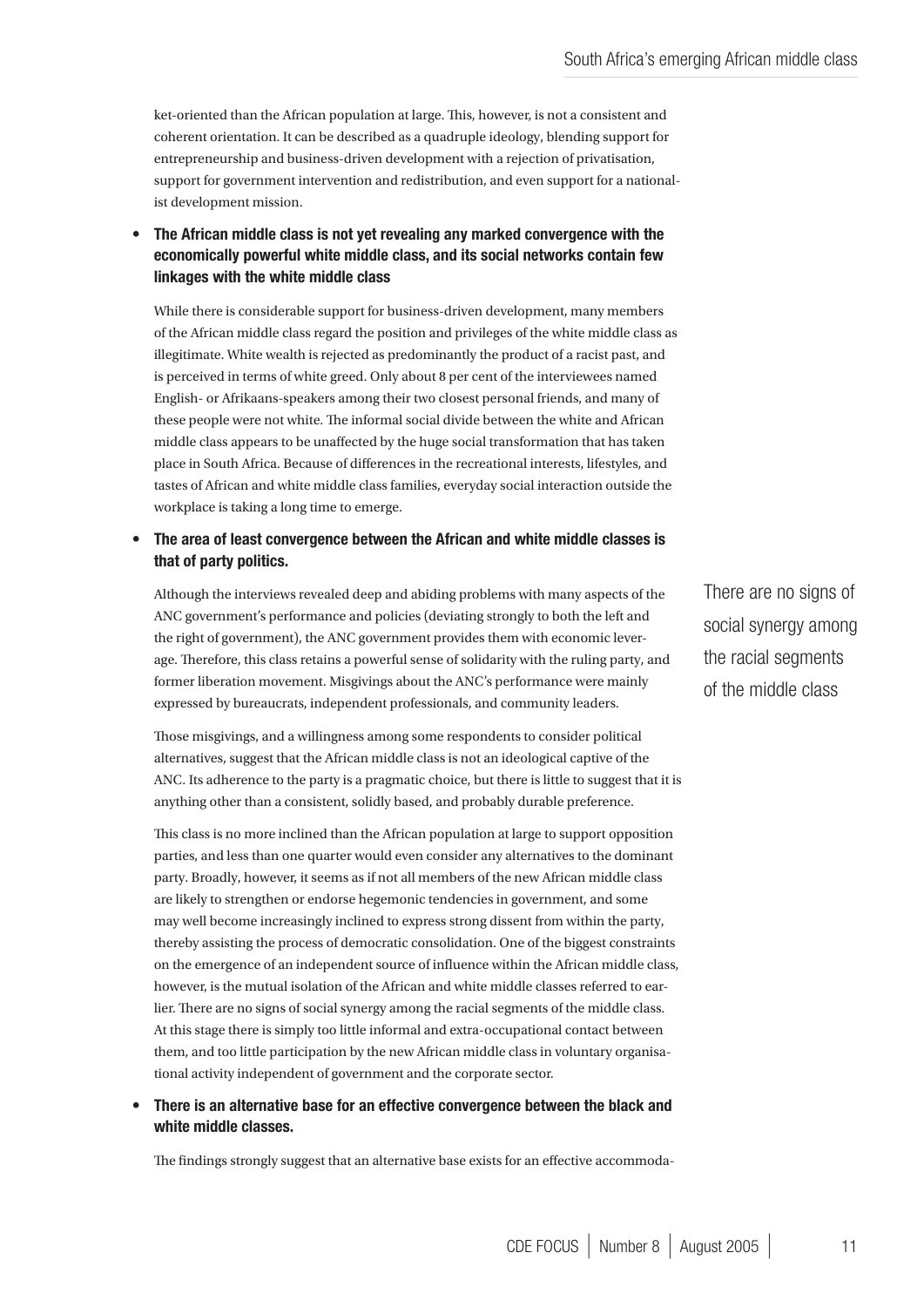tion between the African middle class and the white business and professional classes. This is the convergence of attitudes over issues such as education, child-rearing, child socialisation, savings, and investments. The results suggest that the African middle class, despite its small size and current economic marginality, is not at all like the elites in many sub-Saharan states. There is only a slight affinity with the 'Big Man' leadership syndrome of Africa. Its other norms and sensitivities display a marked resemblance with those of the white middle class. By and large, the our African middle class in South Africa heartily disapproves of the elite formations that have done so much to undermine the economic and political future of other African countries.

#### Engagement with 'civil society' through voluntary associations is limited and weak. •

Members of the African middle class largely belong to political parties, public service unions, and recreational or personal support associations. Very few participate in voluntary welfare, literary, environmental, cultural, lobbying, or hobby activities. The variety of linkages and networks that one would ideally expect of a middle class is lacking.

At the same time, however, one cannot be certain that the white middle class necessarily has a more committed and varied engagement with civil society. One encounters this kind of commitment at a fairly elevated level – among older and strongly established members of the upper middle classes. Due to its small size and relatively recent origins, the African middle class does not display high levels of active involvement in independent civil society. Given this, the involvement of the African middle class with party political organisations might at least be seen as offering opportunities for it to exercise influence in the political system. It is the best that one can expect, and not insignificant in terms of the strengthening of pluralism within the ruling party system.

#### The key interests of the African middle class are centred on occupational mobility; as such, affirmative action, employment equity, and empowerment policies are the main elements of its political commitment •

The aspirations of the African middle class in respect of occupational mobility and higher incomes have been well served by government policy since 1994. The task of moving rapidly towards the representative allocation of advantaged occupational and business opportunities is regarded as a mission to rid the society of a 'pathology', namely the class advantages of the white minority that are seen to derive almost entirely from the effects of apartheid in South Africa, and colonialism elsewhere. However, a careful review of responses about whites' economic successes and the performance of white children at school suggests that at least one third and possibly up to 40 per cent of the African middle class concedes that white middle class socialisation has helped to ensure the occupational and educational success of the white minority. Similarly, more than one third of the African middle class respondents expressed reservations about racial preference policies, or rejected them fairly emphatically. On the other hand, about 60 per cent of the interviewees endorsed policies to ensure racial preference without qualification, and perceived white occupational success as an illegitimate consequence of racial discrimination.

Broadly speaking, then, the interviewees were split roughly 60:40 in terms of the necessity for accelerated affirmative action to improve African representation in middle class positions. This suggests that middle class support for affirmative action and African empowerment is unlikely to weaken soon. However, this is a rather self-centred com-

The African middle class does not display high levels of active involvement in independent civil society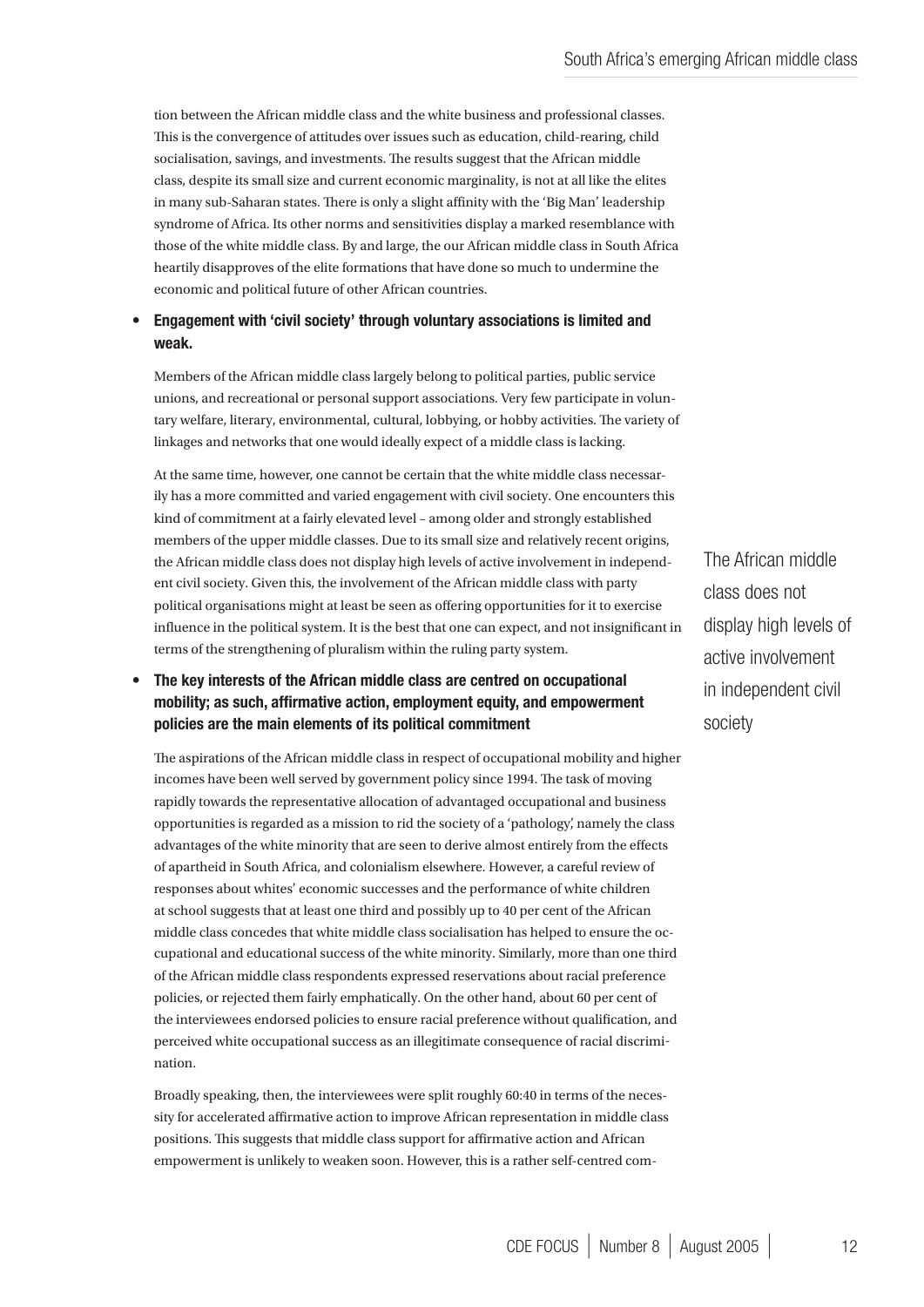mitment; only a quarter of the class believes that black economic empowerment holds benefits for poor people and the masses.

#### Religion could play a very important role in bridging the racial divisions in the middle class. •

Religion is a strong binding factor in South African society, and the African middle class is very religious by modern standards. Although not all the variations in religious sentiment are compatible with the Protestant ethic, which is held to be conducive to capitalist growth, religion does seem to underpin a sense of shared interests with whites and others, to the extent that such sentiments exist. Furthermore, the social values and lifestyle choices of many respondents suggest an ethic of deferred gratification and self-discipline. These sentiments may signal a capacity to generate confidence and self-reliance, with implications for development perhaps similar to the Pentecostal revolution in Latin America.

#### Members of the African middle class who are most satisfied with the government's performance also strongly support market-based development, and the role of business in development. •

The factor analysis shows that the 'economic conservatives' in the sample – ie, those who are most accommodating of private business and the realities of the market – are also most tolerant of government performance. Many respondents believed strongly that the government and the corporate sector had major shared interests, and were really part of the same broad camp. Affinities are rapidly being rearranged. Although white business experiences a gulf between itself and government, large segments of the African middle class see this gulf as minor compared to the gulf between mass sentiment and the stances of government. Hence business is most likely to find common ground with reasonably satisfied ANC supporters among the African middle class, and not with the dissenters of whatever persuasion.

# Concluding remarks

This study was motivated by, among other things, the need to avoid the mistake of treating 'white collar' and 'middle class' as synonymous. Its aim was also to treat its subject, the emerging African middle class, as more important than merely establishing whether it is preoccupied with consumer spending and the property market. Rather, we were concerned about the deeper question of whether an emerging African middle class will strengthen a pluralist democracy, and augment the pool of attitudes, dispositions, and values supportive of private-sector-led economic growth.

 While this is a ground-breaking study, it provides clues rather than answers, because the emerging African middle class is relatively small, growing rapidly, and is still too unformed in terms of attitudes and orientations to provide unambiguous evidence about these issues.

One cause for concern seems to be the contradictory mindsets about growth and the private sector. Widespread consensus about the importance of the private sector for creating jobs and boosting economic growth is contradicted by beliefs about the government's role in the economy, and profound scepticism about the legitimacy of business as an activity (at least as previously and presently constituted). In the light of these findings, the challenges of meeting transformation requirements in terms of employment equity and African economic empowerment in the private sector seem particularly daunting.

One cause for concern seems to be the contradictory mindsets about growth and the private sector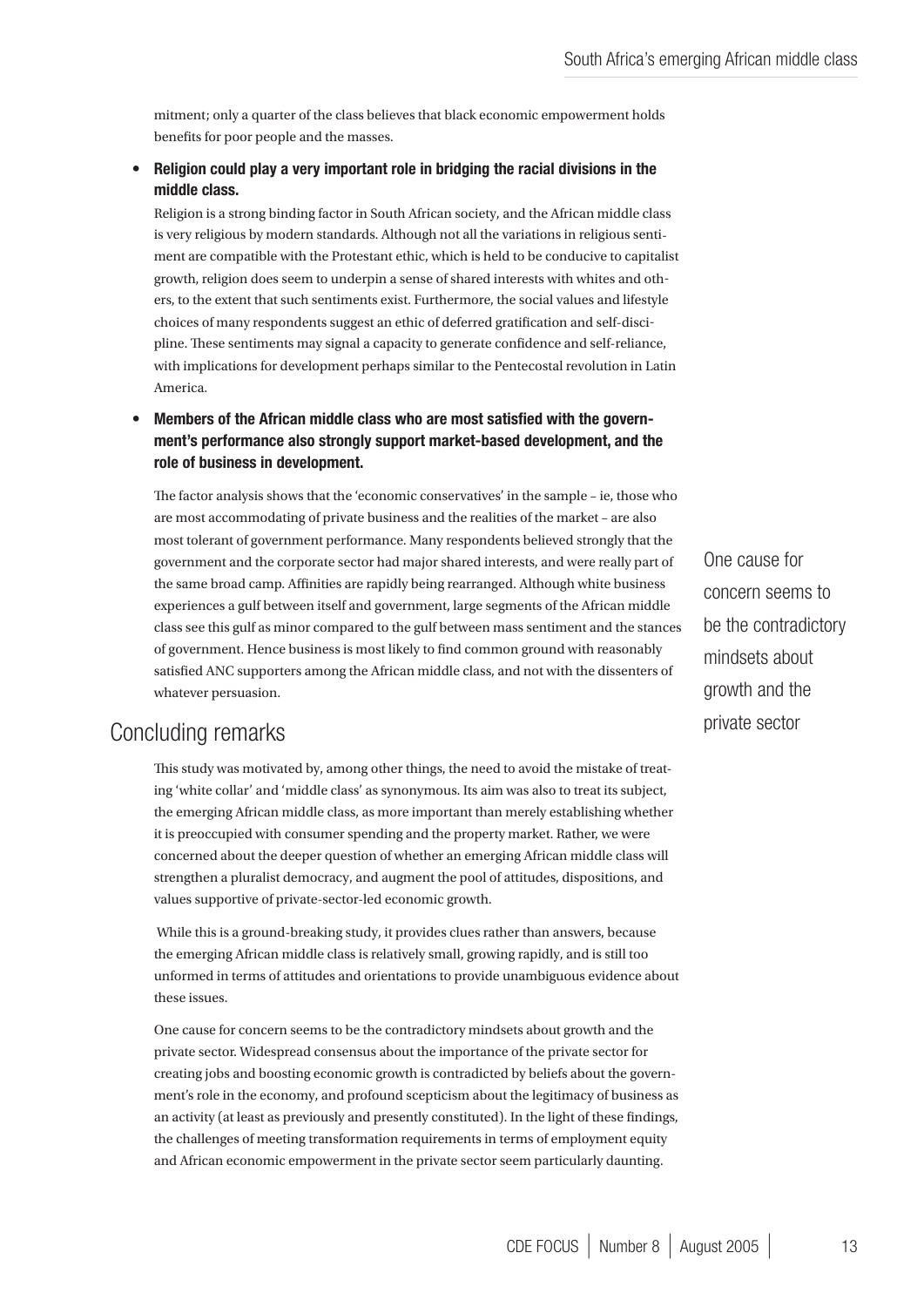The problem is compounded by the social distance between the African middle class and its white counterpart. Of course, the feeling might well be mutual, although this by its nature has been a one-sided study. This sense of distance was manifested in evidence of a lack of networks between the two classes; and strong perceptions of the illegitimacy of white middle class wealth, skills, and social capital.

Given the degree of silent alienation from South African society manifested by the white middle class – for example, via high levels of emigration, both recorded and unrecorded – we may have to calculate the effects on growth of having two middle classes, each alienated in its own particular ways. The obvious axis of difference is affirmative action with, as we have seen, 40 per cent of our sample calling for stronger measures, and whites in general firmly rejecting this approach. On the other hand, there might be areas of convergence that this study may not have picked up. For example, such as growing between black and white middle class parents with children in the better public schools and in private schools.

While apparently rejecting assimilation with the white middle class, the emerging African middle class seems wary of assuming a distinctive place and role in wider African society. This is not particularly surprising, given its as yet small numbers, the continuing currency of vague but powerful communitarian ideas in African society, and the sensitive issue of widening inequalities among Africans, especially in the context of African economic empowerment.

The central conclusion towards which this study points is that the first wave of the emerging African middle class – largely formed by the transformation of the public sector – has not yet created a middle class that is sure of itself and its relations with other forces in society, particularly the private sector. The crucial question will be whether the transformation of the private sector itself will allow the emergence of an African corporate and entrepreneurial class (with professional offshoots) that will play a vigorous growth-supporting role in the broader transformation of South African society.

### Endnotes

1 The SAARF Living Standards Measure (LSM) is a widely used marketing research tool. It segments the South African market by grouping people according to their living standards, using criteria such as degree of urbanisation and ownership of cars and major appliances. It divides the population into ten LSM groups, with 10 the highest, and 1 the lowest.

first wave of the emerging African middle class - has not yet created a middle class that is sure of itself and its relations with other forces in society, particularly the private sector